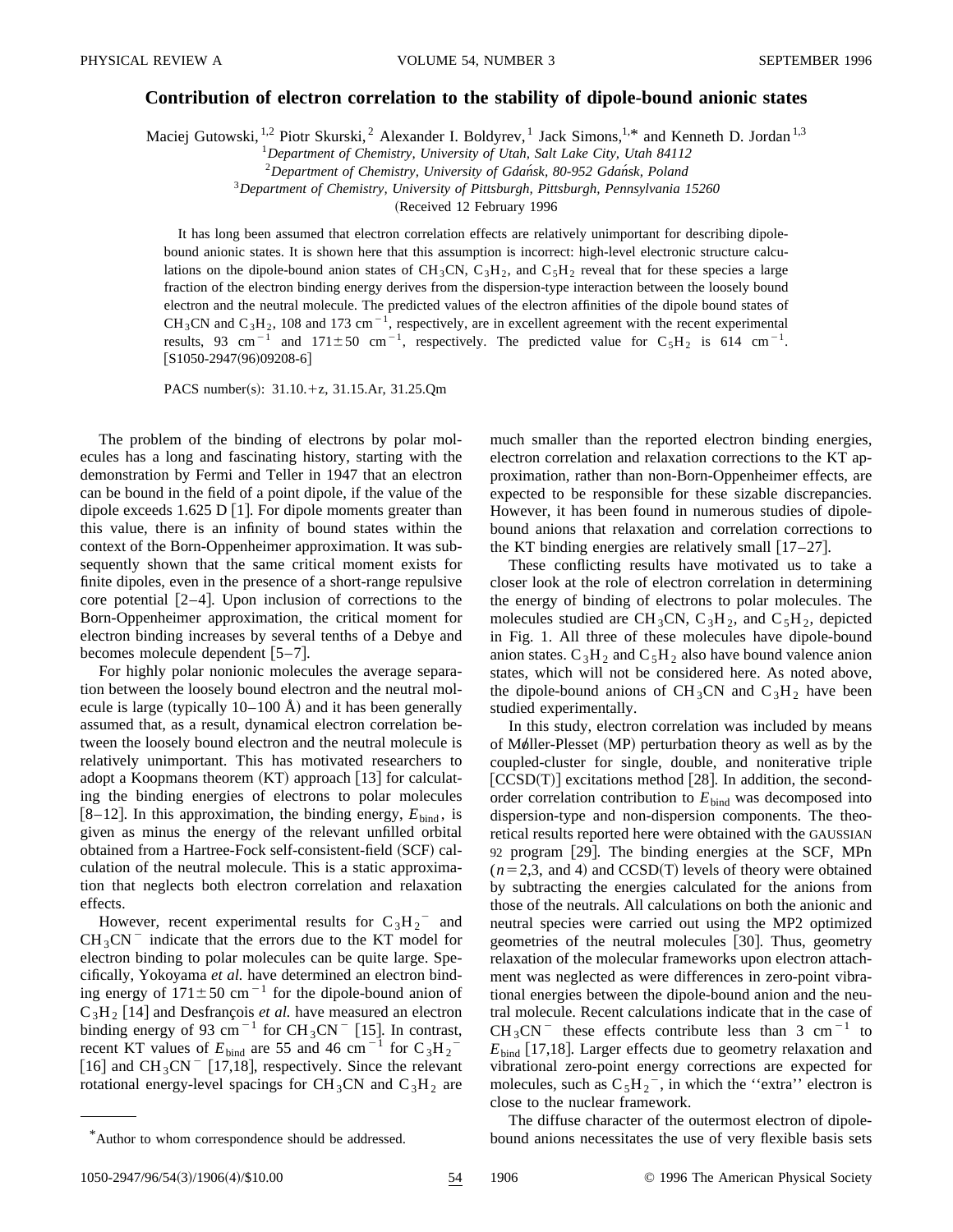



FIG. 1. MP2 optimized geometries of neutral CH<sub>3</sub>CN, C<sub>3</sub>H<sub>2</sub>, and  $C_5H_2$  with bond lengths and angstroms and angles in degrees.

containing functions with low exponents  $[8-10]$ . In this work, we employ the augmented, correlation-consistent, polarized, valence double-zeta (aug-cc-pVDZ) Gaussian-orbital basis set  $[30]$ , supplemented with a large set of diffuse primitive Gaussian functions centered on the carbon atom at the positive end of the molecular dipole. The exponents of the supplemental seven *sp* and eight *d* functions form an eventempered sequence, with the ratio between consecutive exponents being 3.2 and the smallest exponent being 2.2  $\times 10^{-5} a_0^{-2}$  for each angular momentum. In order to minimize errors due to the use of such diffuse functions, the two-electron integrals were evaluated (without prescreening) to a tolerance of  $10^{-20}$  a.u. The MP2 values of *E* bind are not affected by further extension of the *s p* and *d* diffuse sets or inclusion of diffuse *f* symmetry functions.

The dipole moments and polarizabilities of the neutral molecules are reported in Table I, and the calculated electron binding energies are summarized in Table II. The SCF values of the dipole moments of both CH<sub>3</sub>CN and C<sub>3</sub>H<sub>2</sub> are 4.34 D, and that of  $C_5H_2$  is 6.28 D. For CH<sub>3</sub>CN, inclusion of correlation via the MP2 procedure leads to a 0.42 D reduction of the dipole moment, giving a value of 3.94 D, which is in excellent agreement with the experimental value

TABLE I. Calculated properties of the neutral CH<sub>3</sub>CN, C<sub>3</sub>H<sub>2</sub>, and  $C_5H_2$  molecules. Results obtained with the aug-cc-pVDZ basis set and using MP2 aug-cc-pVDZ optimized geometries.

| Property                                 | CH <sub>3</sub> CN | $C_3H_2$ | $C_5H_2$ |
|------------------------------------------|--------------------|----------|----------|
| $\mu^{\text{SCF}}$ (D)                   | 4.34               | 4.34     | 6.28     |
| $\mu^{\text{MP2}}$ (D)                   | 3.94               | 4.48     | 6.40     |
| $\alpha_{rr}^{\rm SCF}(\perp)$ (a.u.)    | 24                 | 27       | 38       |
| $\alpha_{yy}^{\rm SCF}(\perp)$ (a.u.)    | 24                 | 28       | 39       |
| $\alpha_{zz}^{\text{SCF}}(  )$ (a.u.)    | 40                 | 63       | 170      |
| $\alpha_{xx}^{\text{MP2}}(\perp)$ (a.u.) | 24                 | 26       | 38       |
| $\alpha_{yy}^{\text{MP2}}(\perp)$ (a.u.) | 24                 | 28       | 40       |
| $\alpha_{zz}^{\text{MP2}}(\perp)$ (a.u.) | 40                 | 60       | 155      |

of 3.92 D [32]. For  $C_3H_2$  and  $C_5H_2$ , inclusion of secondorder electron correlation effects leads to increases in the dipole moments by 0.15 and 0.12 D, respectively.  $CH_3CN$ and  $C_3H_2$  have similar dipole polarizabalities, whereas  $C_5H_2$  is much more polarizable, particularly along the z (long) axis. The values of the polarizabalities are not strongly affected by the inclusion of correlation effects.

In the KT approximation, the electron binding energy results from the electrostatic interaction of the extra electron with the SCF charge distribution of the neutral molecule. The distribution is primarily characterized by a dipole moment, but interactions with higher permanent multipoles as well as penetration and occupied orbital exclusion effects are also taken into account. Consistent with the trends in the dipole moments, the KT values of  $E_{bind}$  for  $CH_3CN$ <sup>-</sup> and  $C_3H_2$ <sup>-</sup> are similar, while that for  $C_5H_2$ <sup>-</sup> is approximately four times larger.

The SCF binding energies include orbital relaxation, and thus take into account both static polarization of the neutral molecule by the weakly bound electron and back polarization. For  $CH_3CN^-$  and  $C_3H_2^-$ , relaxation of the molecular charge distribution in the presence of the dipole-bound electron leads to relatively small  $(< 8 \text{ cm}^{-1})$  increases in the binding energies, but for  $C_5H_2^-$ , it leads to a 73 cm<sup>-1</sup> increase of  $E_{bind}$  relative to its KT value. This can be understood in terms of the smaller separation of the ''extra'' electron from the neutral molecule and the larger polarizability of  $C_5H_2$  (as compared to  $CH_3CN$  and  $C_3H_2$ ).

TABLE II. Incremental electron binding energies (in cm<sup> $-1$ </sup>) for the dipole-bound anionic stats of CH<sub>3</sub>CN, C<sub>3</sub>H<sub>2</sub>, and C<sub>5</sub>H<sub>2</sub>. All results obtained with the aug-cc-pVDZ basis set augmented with seven diffuse *s p* and eight diffuse *d* functions.

| Method                                  | CH <sub>3</sub> CN | $C_3H_2$                  | $C_5H_2$ |
|-----------------------------------------|--------------------|---------------------------|----------|
| $E_{\rm bind}^{\rm KT}$                 | 53                 | 55                        | 216      |
| $\Delta E_{\rm bind}^{\rm SCF}$         | 3                  | 8                         | 73       |
| $\Delta E_{\rm bind}^{\rm MP2-disp}$    | 57                 | 70                        | 288      |
| $\Delta E_{\rm bind}^{\rm MP2-no-disp}$ | $-38$              | 5                         | $-32$    |
| $\Delta E_{\rm bind}^{\rm MP3}$         | 4                  | $-38$                     | $-144$   |
| $\Delta E_{\rm bind}^{\rm MP4}$         | 8                  | 34                        | 148      |
| $\Delta E_{\rm bind}^{\rm CCSD(T)}$     | 21                 | 39                        | 65       |
| Sum                                     | 108                | 173                       | 614      |
| Experiment                              | 93 <sup>a</sup>    | $171 \pm 50^{\mathrm{b}}$ |          |

 ${}^{a}$ Reference [15].

 $<sup>b</sup>$ Reference [14].</sup>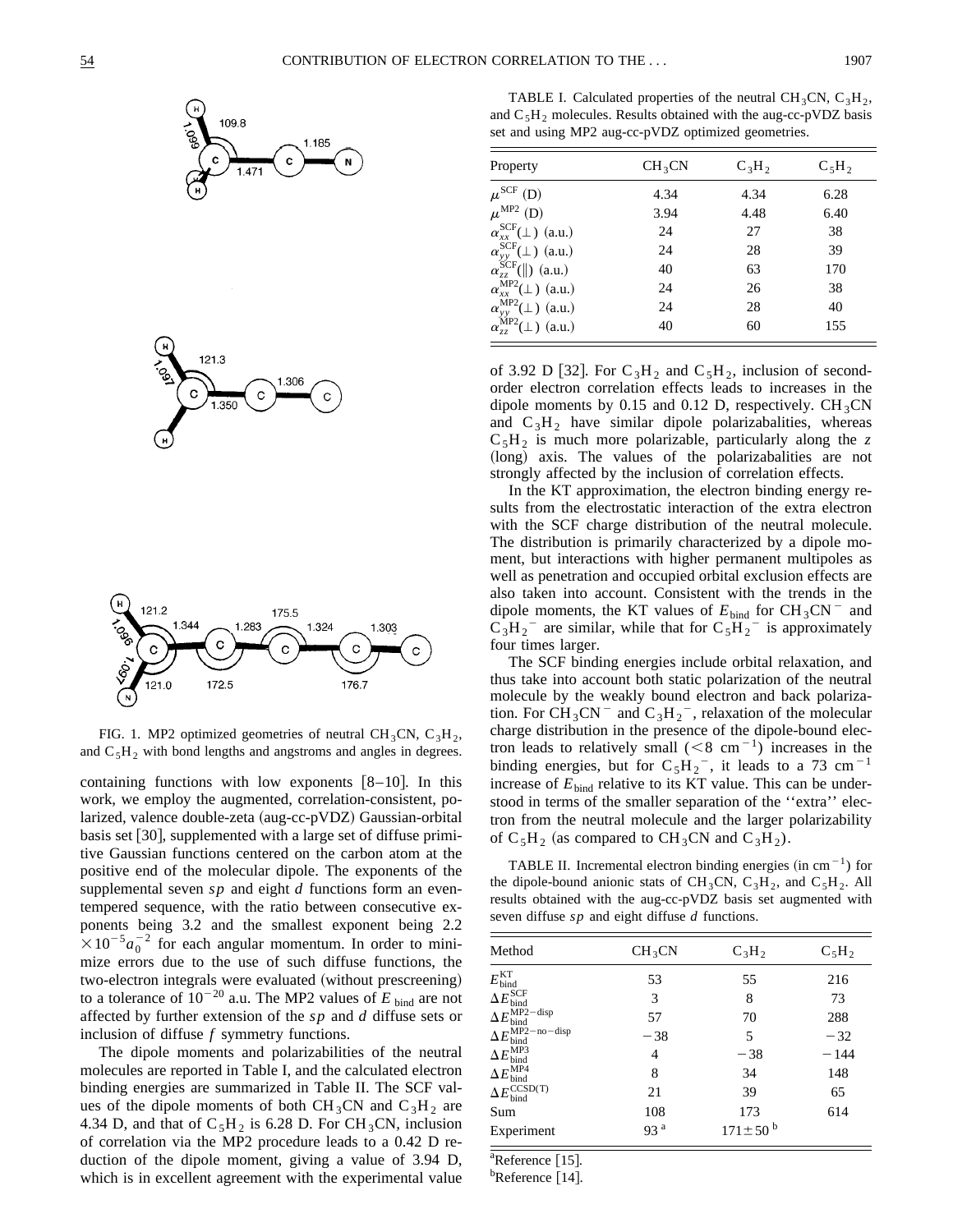The total electron correlation contribution to  $E_{\text{bind}}$  encompasses two physically distinct effects:  $(1)$  the change in the binding energy due to improved description of the molecular dipole of the neutral "core," and  $(2)$  dynamical correlation between the loosely bound electron and the electrons of the neutral molecule. The latter correlation effect, analogous to the dispersion interaction in van der Waals systems, first appears at the MP2 level and is denoted  $\Delta E_{\text{bind}}^{\text{MP2-disp}}$  It can be approximated as a sum over all pair contributions  $\epsilon_{lbe,i}$ , involving excitations of the form  $\phi_{lbe}\phi_i \rightarrow \phi_\nu \phi_\nu$ , where  $\phi$  corresponds to the orbital occupied by the loosely  $\phi_{lbe}$  corresponds to the orbital occupied by the loosely bound electron,  $\phi_i$  is one of the other occupied orbitals of the molecule, and  $\phi_{\nu}$  and  $\phi_{\nu}$ , are unoccupied virtual orbitals. The remainder of the MP2 contribution to  $E_{bind}$ , denoted  $\Delta E_{\text{bind}}^{\text{MP2-no-disp}}$  contains correlation corrections of the electrostatic, induction, and valence repulsion interactions between the loosely bound electron and the neutral molecule  $[31]$ .

For all three molecules, the dispersion contribution  $\Delta E_{\text{bind}}^{\text{MP2-disp}}$  dominates the second-order correlation correction to the electron binding energy and, in each case, its value is larger in magnitude than  $E_{bind}^{KT}$ . This is an important finding since dispersion-type interactions have been neglected in various model potentials designed to describe electron binding to polar species  $[15,33]$ . The importance of the dispersion interaction is, however, understandable in view of the significant polarizabalities of the neutral molecules and the loosely bound electron. The  $\Delta E_{\text{bind}}^{\text{MP2}}$ —no—disp term is relatively unimportant for  $C_3H_2^-$  and  $C_5H_2^-$ . However, for  $CH_3CN^-$ , it results in a 51 % decrease of the electron binding energy (compared to the net MP2 value). This is on account of the sizable reduction of the dipole moment of the neutral  $CH_3CN$  brought about by the inclusion of correlation effects.

For  $CH_3CN^-$ , both the third- and fourth-order MP contributions to  $E_{\text{bind}}$  are relatively small and act so as to increase the electron binding energy. In contrast, for  $C_3H_2^-$ 

and  $C_5H_2^-$ , the third- and fourth-order corrections to  $E_{bind}$ are sizable in magnitude, but they enter with opposite signs and essentially cancel each other. Correlation beyond fourth order, approximated here by  $\Delta E_{\text{bind}}^{\text{CCSD(T)}}$  [the difference in the  $CCSD(T)$  and MP4 binding energies], leads to sizable increases in the magnitude of  $E_{\text{bind}}$  for all three molecules. For CH<sub>3</sub>CN<sup>-</sup> and C<sub>3</sub>H<sub>2</sub><sup>-</sup>, the  $\Delta E_{bind}^{CCSD(T)}$  correction is responsible for almost 20% of the net electron binding energies; for  $C_5H_2$  it is responsible for about 10% of the binding energy.

Our final values of  $E_{bind}$  calculated at the CCSD(T) excitation level for  $CH_3CN^-$  and  $C_3H_2^-$  are 108 and 173  $cm^{-1}$ , respectively, which are in excellent agreement with the corresponding experimental values of 93 cm<sup> $-1$ </sup> [15] and  $171 \pm 50$  cm<sup>-1</sup> [14]. For C<sub>5</sub>H<sub>2</sub><sup>-</sup>, the CCSD(T) value of  $E_{\text{bind}}$  is 614 cm<sup>-1</sup>. Hence, the dipole-bound anion possesses several vibrationally excited levels which are stable with respect to electron detachment.

The present study shows that electron correlation can contribute significantly to electron binding energies of dipolebound anionic states of polar molecules. For each of the three systems studied, over half of the binding energy is due to electron correlation effects. A significant fraction of the correlation contribution to the binding energy is due to the dispersion-type interaction between the loosely bound electron and the neutral molecule. Although electron correlation effects play a major role in determining the magnitudes of the electron binding energies, the anion states can still be viewed as ''dipole bound'' since their existence stems from the large dipole moments of the neutral molecules.

This work was supported by the Office of Naval Research, NSF Grant Nos. CHE-9116286 and CHE-9422210 and the Polish State Committee for Scientific Research (KBN) Grant No. 3 T09A 085 09 (Contract No. PB-913/T09/ 95/09) and computer time grants from the Pittsburgh Supercomputer Center (PSC) and Utah Supercomputing Institute (USI).

- [1] F. Fermi and E. Teller, Phys. Rev. 72, 399 (1947).
- [2] O. H. Crawford, Proc. R. Soc. London 91, 279 (1967).
- @3# O. H. Crawford and A. Dalgarno, Chem. Phys. Lett. **1**, 23  $(1967).$
- [4] W. B. Brown and R. E. Roberts, J. Chem. Phys. **46**, 2006  $(1967).$
- $[5]$  W. R. Garrett, Phys. Rev. A 3, 961  $(1971)$ .
- $[6]$  W. R. Garrett, J. Chem. Phys. **73**, 5721 (1980).
- $[7]$  W. R. Garrett, J. Chem. Phys. **77**, 3666  $(1982)$ .
- [8] J. Simons, Ann. Rev. Phys. Chem. **28**, 15 (1977).
- [9] K. D. Jordan, Acc. Chem. Res. 12, 36 (1979).
- $[10]$  J. Simons and K. D. Jordan, Chem. Rev.  $87, 535$  (1987).
- [11] D. R. Bates, Adv. At. Mol. Opt. Phys. 27, 1 (1991).
- [12] J. Kalcher and A. F. Sax, Chem. Rev. 94, 2219 (1994).
- $[13]$  T. Koopmans, Physica **1**, 104 (1934).
- [14] K. Yokoyama, G. W. Leach, J. B. Kim, and W. C. Lineberger (unpublished).
- $[15]$  C. Desfrançois *et al.*, Phys. Rev. Lett. **73**, 2436 (1994).
- [16] K. Yokoyama, G. W. Leach, J. B. Kim, W. C. Lineberger, M. Gutowski, and A. I. Boldyrev (unpublished).
- [17] G. L. Gutsev, A. L. Sobolewski, and L. Adamowicz, Chem. Phys. 196, 1 (1995).
- @18# G. L. Gutsev and L. Adamowicz, J. Phys. Chem. **99**, 13 412  $(1995).$
- [19] K. D. Jordan and W. Luken, J. Chem. Phys. **64**, 2760 (1976).
- [20] K. D. Jordan *et al.*, J. Chem. Phys. **64**, 4730 (1976).
- @21# B. Liu, K. O-Ohata, and K. Kirby-Docken, J. Chem. Phys. **67**, 1850 (1977).
- [22] Y. Yoshioka and K. D. Jordan, J. Chem. Phys. **73**, 5899  $(1980).$
- [23] L. Adamowicz and E. A. McCullough, Jr., J. Phys. Chem. 88, 2045 (1984).
- [24] L. Adamowicz and R. J. Bartlett, J. Chem. Phys. 83, 6268  $(1985).$
- [25] L. Adamowicz and R. J. Bartlett, Chem. Phys. Lett. **129**, 159  $(1986).$